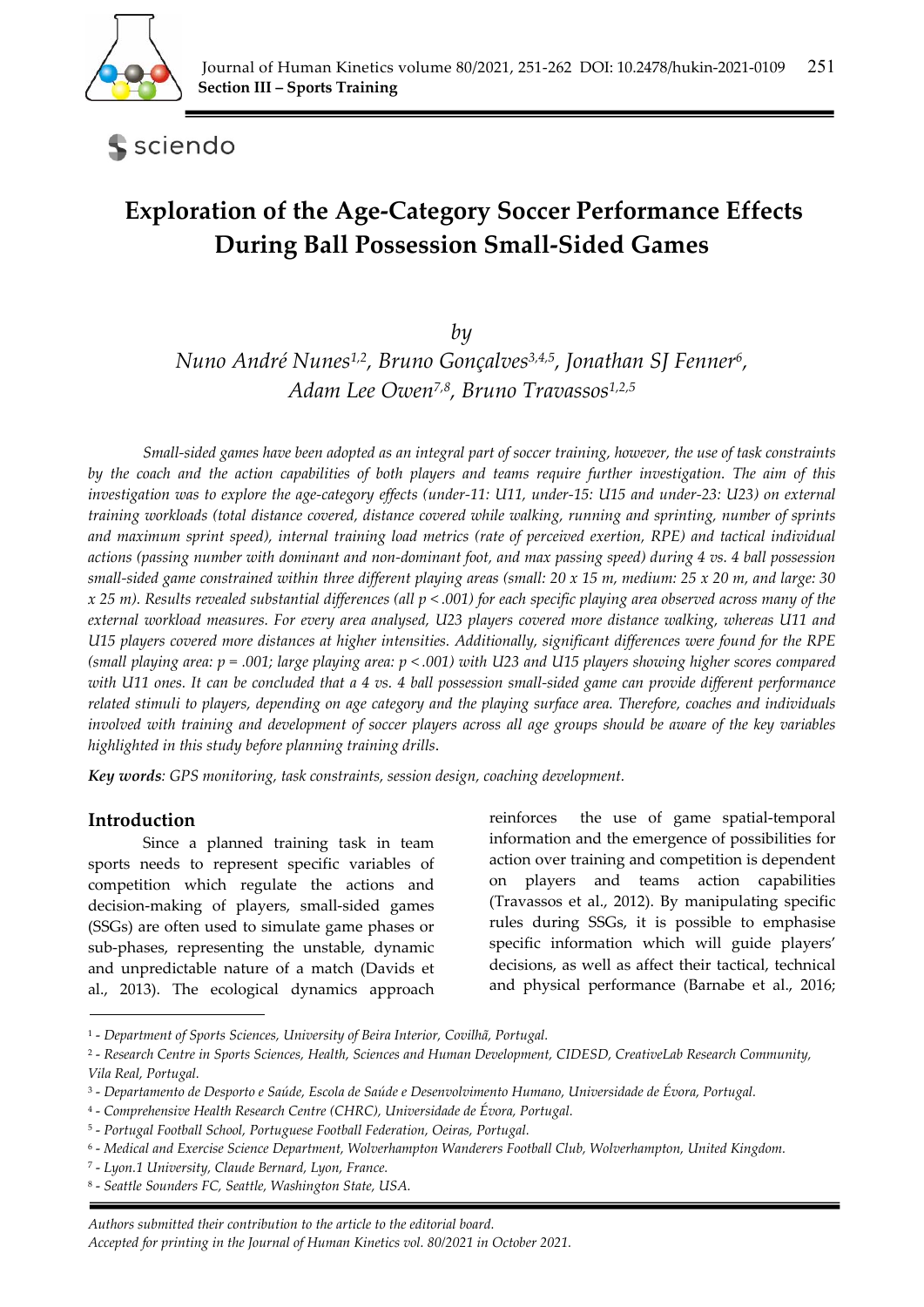Olthof et al., 2018; Travassos et al., 2014). Coaches need to design training tasks, sampling the specific variables of the competition which regulate the actions and decision making of players, according to their own capabilities and in line with the coach perspective (Travassos et al., 2014). A real challenge for coaches is not only to manipulate constraints for the design of challenging training tasks, but to identify the relationship between the manipulation of such constraints, the action capabilities of players, and the desired collective tactical goals of the team, in accordance to the individual player's stage of development (Owen et al., 2020).

Players' development depends on several factors, including age, gender, maturation, previous experience, pre-training levels for motor skills, current physical activity, psychological factors and genetics, alongside an appropriate progressive development program (Malina et al., 2007). According to Malina et al. (2007), maturation is especially marked in boys aged 13- 15 years, resulting in greater size, speed, strength and power, what may allow a competitive advantage for players in a more advanced state of maturity. While practising the same SSG, Almeida et al. (2013) observed considerable differences in individual and collective performance of players with very different skills and experience levels. For instance, different age groups deal differently with available space, showing different spatial relations in the playing area. As the age increases, the interpersonal distances between players that forged the space of play tend to increase (Olthof et al., 2018).

The manipulation of playing area dimensions affects the intensity of the game, players' actions and the energy sources used (Sangnier et al., 2019): large playing areas are associated with greater distance covered (Silva et al., 2014) and an increase in the intensity of exercise (Halouani et al., 2014; Sarmento et al., 2018) in comparison with small ones. Small playing areas appear to foster technical development (Clemente et al., 2019; Sgrò et al., 2018). In the same line of reasoning, players' age and level of expertise influence their individual decision making and tactical individual actions, which consequently has an effect on the collective behaviour of the team (Menuchi et al., 2018).

However, it remains unclear how players

of different ages behave in SSGs with different spaces when the goal is to maintain ball possession. This task constraint has been widely used to improve passing skills and creation of space in youth players as well as to develop ball circulation and team organisation in older players. It was even observed that ball possession tasks induced an increase in exercise intensity and the number of tactical individual actions, as players needed to constantly create passing lines or block opponents, thereby increasing the number of moves to keep or recover ball possession (Martín-García et al., 2020). It is then critical to explore the effects of different playing area dimensions on ball possession tasks to understand the emergent behaviours in soccer SSGs at different ages or levels of expertise. This information is required to create performance development programs on the basis of the empirical understanding that arises from tactical behaviours at different individual stages of development (Barnabe et al., 2016).

Taking the above into consideration, the aim of the study was to evaluate the effects of a 4 vs. 4 ball possession SSG on the external workload, perceived internal load and, tactical individual actions, in three different playing areas  $(20 \times 15 \text{ m}, 25 \times 20 \text{ m} \text{ and } 30 \times 25 \text{ m})$  in three different age groups (U11, U15 and U23). According to the theoretical principles of ecological dynamics, larger playing areas were expected to benefit players maintaining ball possession from the players out of possession. It was expected that fewer opportunities to intercept the ball in larger playing areas due to the increase in interpersonal distances between players would be observed (Vilar et al., 2014a, 2014b). It was also expected that younger age groups might be more successful in larger playing areas compared with smaller areas, as time for decision-making and action was increased due to larger interpersonal distances (Barnabe et al., 2016).

# **Methods**

# *Participants*

Fifty-two academy level soccer players from under-11, under-15 and under-23 age groups participated in this study (under-11: U11,  $n = 16$ , age:  $10.0 \pm 0.7$  y, body mass:  $33.0 \pm 2.34$  kg, height: 141.0  $\pm$  4.6 cm, playing experience: 1.0  $\pm$  1.1 y; under-15: U15, n = 18, age:  $14.0 \pm 1.3$  y, body mass: 58.0 ± 13.4 kg, height: 169.0 ± 10.1 cm, playing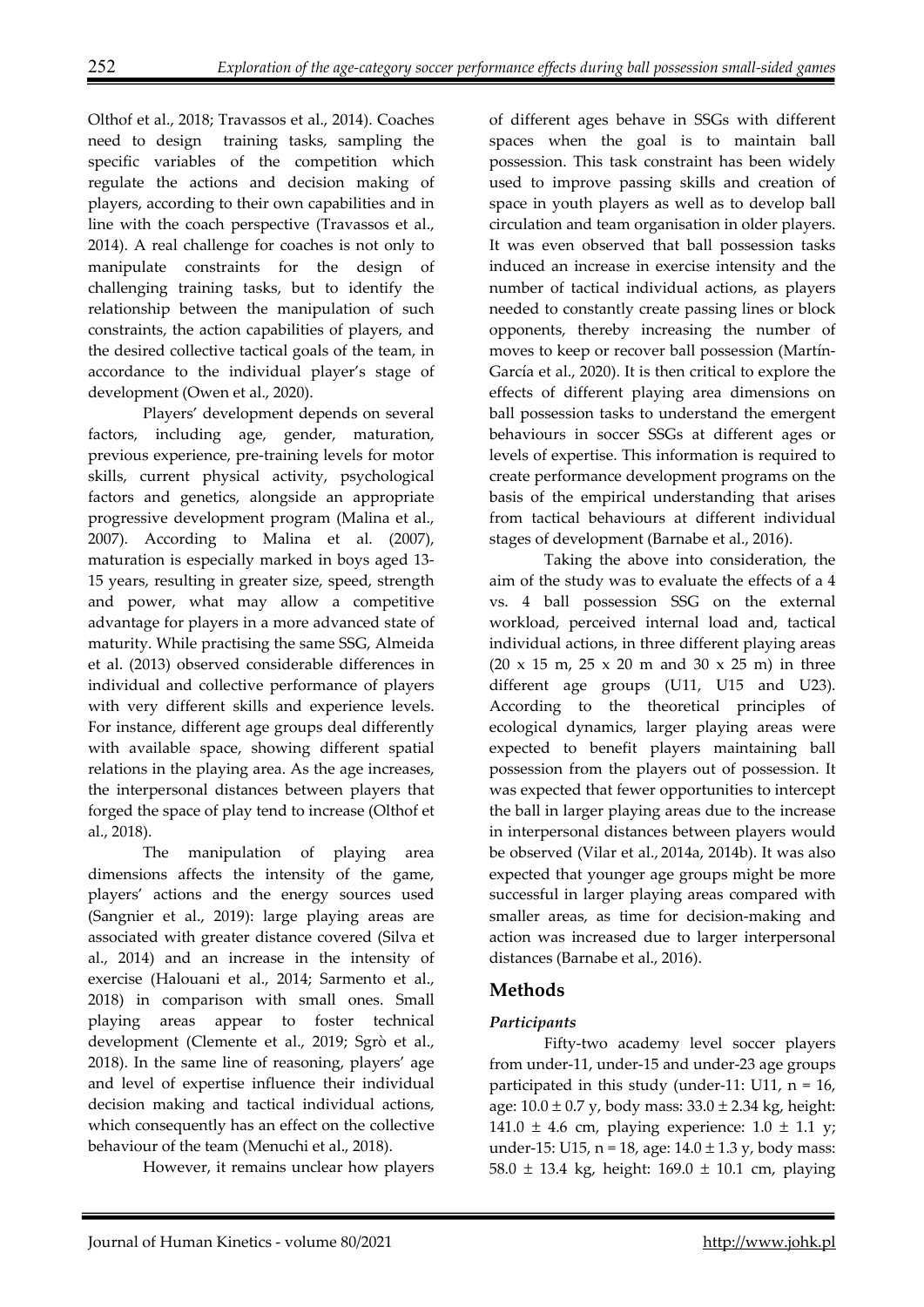experience:  $3.0 \pm 1.2$ ; under-23: U23, n = 18, age: 21  $± 1.60$  y, body mass:  $66.5 ± 10.1$  kg, height: 174.5  $±$ 4.3 cm, playing experience:  $6.5 \pm 1.6$  y). All participants were part of the same team and participated in three weekly 90-min training sessions, plus one game on weekends at a regional playing standard on a regular turf soccer pitch. Players had around 40 weeks of training per season and goalkeepers were not included in data collection. The three groups of players considered in this study were used to determine how players of different levels of development and physical, tactical, and technical abilities cope with different pitch sizes. The experimental protocol and investigation were approved by the local Institutional Research Ethics Committee and performed in accordance with the ethical standards of the Helsinki Declaration. For the U11 and U15 teams, written informed consent was obtained from the parents of players. The same written informed consent procedure was also undertaken with the U23 participants, the coach, and the club before data collection, when informed about the benefits and risks of the investigation, acknowledging that each player could withdraw from the study at any moment. *Measures* 

Data on the external workload variables were collected through a Global Position System (GPS) included in the ZEPP Play Soccer system (ZEPP Labs, San Jose, United States), which uses two Micro Electromechanical Systems (MEMS) sensors and Bluetooth 4.0 Low Energy (LE) connectivity. Each player had a microchip (each with two internal sensors: 3-Axis Accelerometer + 3-Axis Gyroscope) attached to each of their gastrocnemius to record displacement data (Aroganam et al., 2019; Sasaki et al., 2019). Later, Zepp's computer software (version 1.6.0) was used to compute values of external loads: total distance covered (m), distance differentiated by walking  $(59 \text{ km/h})$ , running  $(9 - 18 \text{ km/h})$  and sprinting  $(> 18 \text{ km/h})$ , number of sprints  $(n)$ , maximum sprint speed (km/h); and tactical individual actions: number of passes (ball contacts) with the dominant and non-dominant foot (n), and maximum passing speed (km/h) (Owen et al., 2014). Passing actions were registered when the force applied to the ball allowed it to travel a distance of at least 5 m (ZEPP Play Soccer system). The perceived internal

loads were evaluated using a Borg Scale CR10. It was presented to participants at the end of each SSG to ensure that the perceived effort was referred to that specific game condition (Coutts et al., 2009).

# *Design and Procedures*

Participants played 4-a-side SSGs on different playing area dimensions: small playing area (20 x 15 m; playing density: 37.5 m²) (S), medium playing area (25 x 20 m; playing density: 62.5 m<sup>2</sup>) (M), and large playing area (30  $\times$  25 m; playing density:  $93.75$  m<sup>2</sup>) (L) (Owen et al., 2004; Williams and Owen, 2007). Team head coaches were present during data collection and assigned players into balanced teams based on their perception of players' physical, technical, and tactical abilities, and without considering players' positions. The 4 vs. 4 SSGs were performed in four sets of four minutes each, with four minutes of active recovery between games (in a total of sixteen minutes of intermittent exercise for each SSG;  $4 \times 4$  min + 4 min recovery time). Three training sessions were completed on three different days for each age category, with each session being played on the same playing area (day 1 on M; day 2 on S; and day 3 on L). Additionally, each session was performed in the same training session of the microcyle, with a week of difference. Before the beginning of each session, players performed a general warm-up which included running at various intensities, joint mobilization and stretching, for 20 min duration. Due to the purpose of the exercise (maintaining and recovering ball possession), no goalkeeper or any type of the goal or target was used. The coach did not intervene during the SSG with any corrective feedback or encouragement. If the ball went out of play, other strategically placed balls allowed an immediate restart from a pass.

## *Statistical Analysis*

A descriptive analysis was performed using means and standard deviations (Table 1 and Figure 1). A *Shapiro-Wilk* test was used to assess the normal distribution of data. Due to the existence of normal and non-normal distribution of data, the differences between age groups were assessed using parametric and non-parametric tests (ANOVA and Kruskal-Wallis, respectively) for each playing area condition. Statistical significance was set at  $p < .05$  and calculations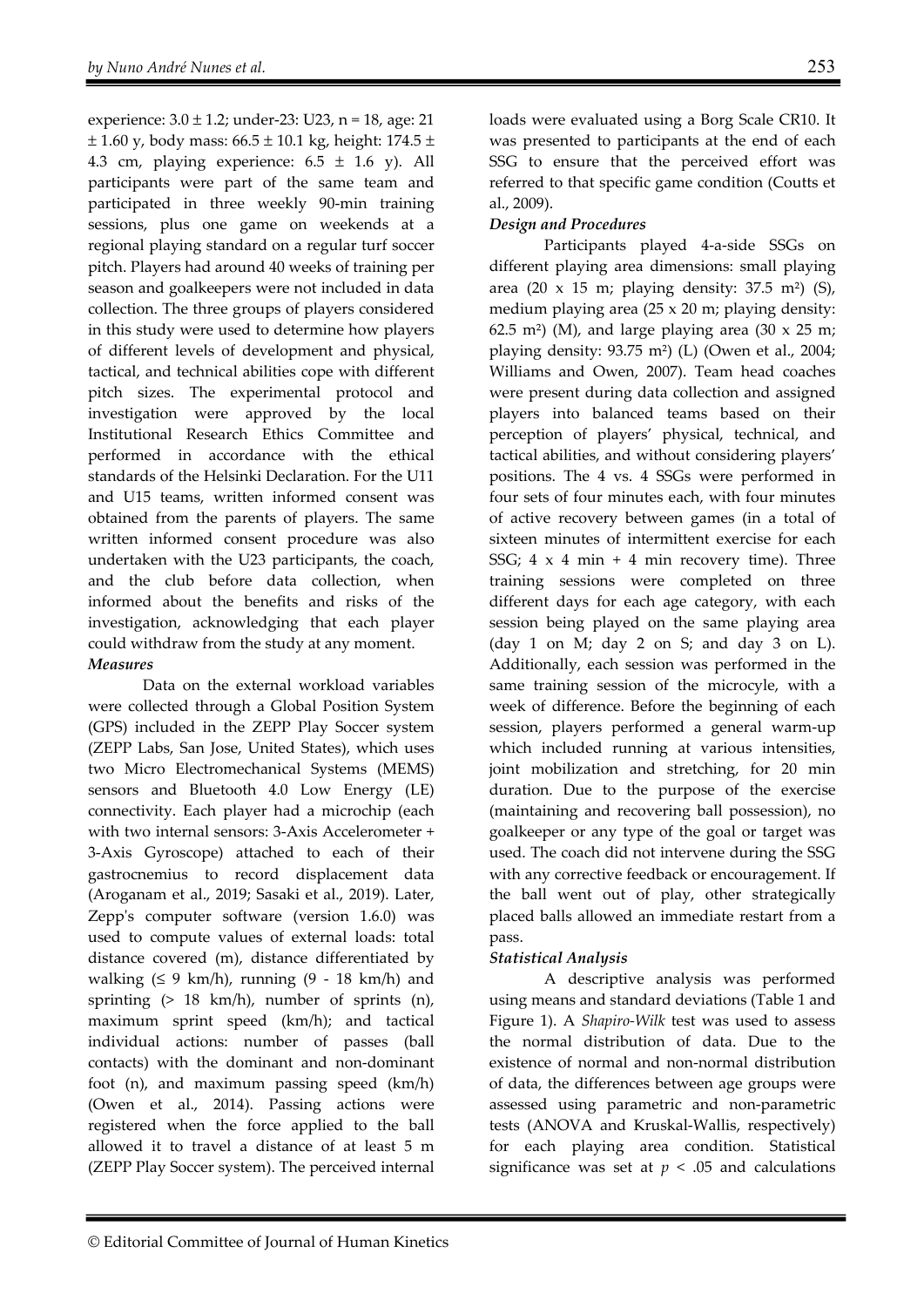were carried out using SPSS software V24.0 (IBM SPSS Statistics for Windows, Armonk, NY: IBM Corp.).

Complementary, magnitude-based inferences and precision of estimation were applied (Table 2). The individual differences were analysed with a specific spreadsheet (a comparison of two group means) (Hopkins, 2007) and the age groups were compared in each playing area format and assessed via group means expressed in raw units with 95 % confidence limits (CL). The threshold for a change to be considered practically important (the smallest worthwhile difference) was 0.2 x between standard deviation. Uncertainty in the true effects of the conditions was evaluated based on nonclinical inferences. The following magnitudes of clear effects were considered: < 0.5%, most unlikely;  $0.5-5%$ , very unlikely;  $5 - 25%$ , unlikely; 25 to 75%, possibly; 75 to 95% likely; 95 to 99%, very likely; > 99% most likely large (Hopkins et al., 2009). Pairwise comparisons were assessed via standardized mean differences and respective 95% confidence intervals. Thresholds for effect sizes statistics were 0.2, trivial; 0.6, small; 1.2, moderate; 2.0, large; and  $> 2.0$ , very large (Hopkins et al., 2009). These statistical computations were processed with a specific postonly crossover spreadsheet for each age group (Hopkins, 2017).

# **Results**

Table 1 shows the descriptive analysis for all dependent variables across the different playing areas, considering the age effect. Table 2 shows the mean changes with  $\pm$  95 % confidence limits of each variable for each playing area. Finally, the magnitude of the results from the above-mentioned comparisons is presented in Figure 1

# *Small Playing Area*

Results of external loads revealed significant differences in the distance covered while walking ( $\chi^2$  = 32.54,  $p < .001$ ), running ( $\chi^2$  = 17.07,  $p < .001$ ) and for maximum speed ( $\chi^2 = 19.5$ , *p* < .001), with older ages covering more distance compared with younger ages (Table 1). Interestingly, it was observed through pairwise comparisons that the U11 age group covered more distance sprinting (possibly to likely) and performed more sprints (very likely) than U15 and U23 age groups (Table 2). Significant differences were also found in the RPE ( $\chi^2$  = 9.34,  $p = .001$ ), with older age groups showing higher scores compared with younger ages. Regarding tactical individual actions, despite the small effect, pairwise comparisons showed that older age groups performed higher speed passing than younger age groups (possibly to likely). On the contrary, the U11 age group performed more passes (likely) with the dominant (likely) and non-dominant foot (possibly), compared to older age groups. However, the U23 age group performed more passes with the non-dominant foot compared with U11 (possibly) and U15 (likely) age groups. Interestingly, the U11 age group performed more passes with the dominant foot compared to the U23 age group (possibly). *Medium Playing Area* 

Results of external loads revealed significant differences in distance while walking  $(\chi^2 = 20.36, p < .001)$ , for the number of sprint  $(\chi^2 = 10.36, p < .001)$ 15.79;  $p < .001$ ), and maximum speed ( $\chi^2 = 20.96$ , *p* < .001), with older age groups covering more distance walking compared with younger ones, while younger groups performed more sprints compared with older ones (Table 1). Despite the small effect, pairwise comparison showed that the U23 age group covered more distance while running (likely) and less distance while sprinting (very likely and likely) compared with U11 and U15 age groups (Table 2). Pairwise comparison also revealed higher RPE values for U23 than for U11 and U15 age groups (possibly and likely). Considering tactical individual actions, despite the small effect, the U11 age group performed more passes compared with U15 (possibly) and U23 (likely) age groups, and more passes with the dominant foot compared with the U23 (likely) and more passes with the non-dominant foot compared with the U15 age group (likely). Finally, the U15 age group performed more passes with the dominant foot compared with the U23 age group (likely).

## *Large Playing Area*

Results of external loads revealed significant differences in distance while walking ( $\chi^2$  = 48.54, *p*  $< .001$ ), sprinting ( $\chi^2 = 27.61$ ,  $p < .001$ ) and for the number of sprints ( $\chi^2$  = 30.65,  $p < .001$ ), with older age groups covering more distance while walking and younger age groups covering more distances while sprinting and performing a greater number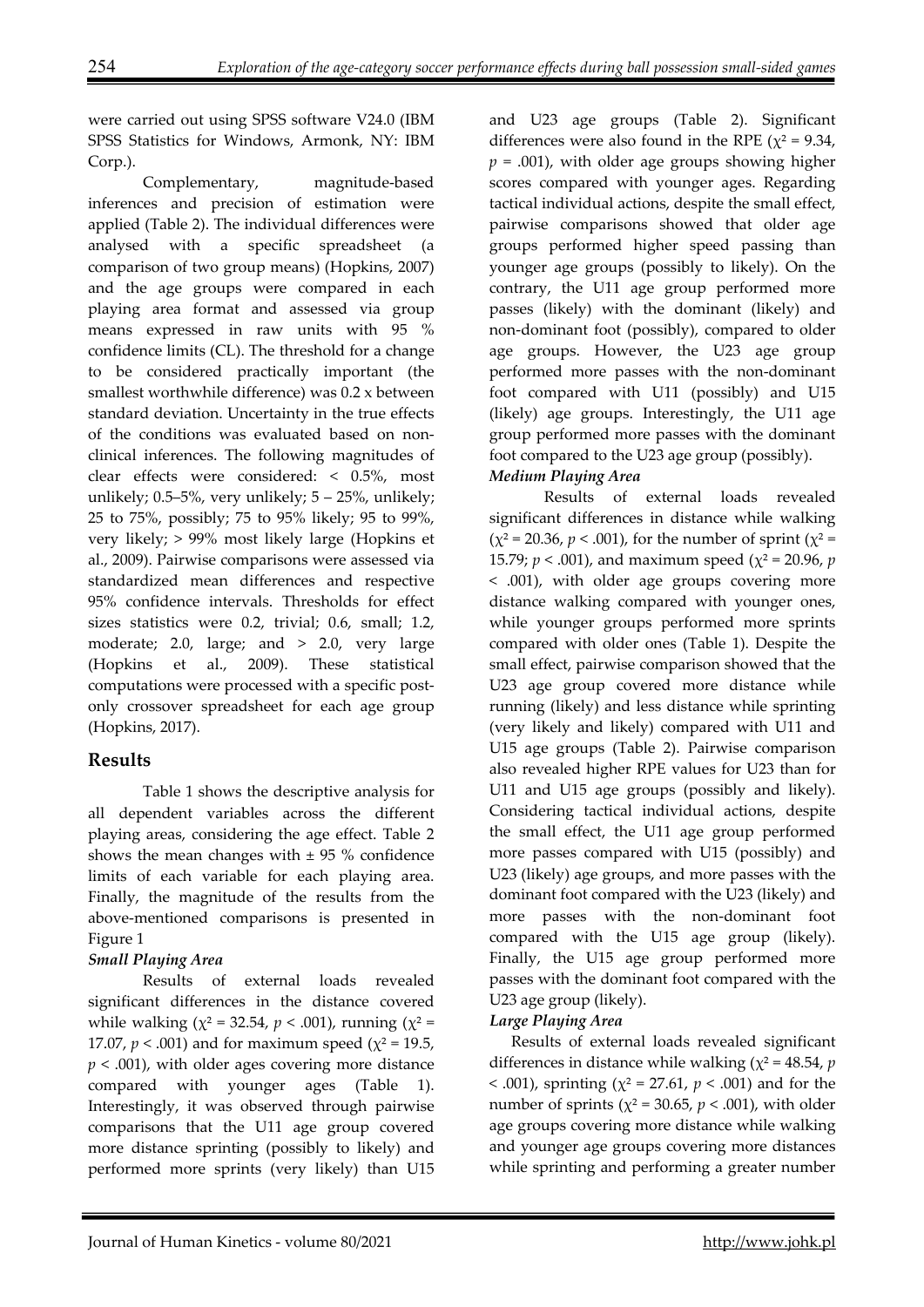of sprints (Table 1). Despite the small effect, pairwise comparison showed that the U11 age group covered more distance while running compared with the U15 age group (possibly) and achieved a higher maximum sprint speed compared with the U15 (likely) and U23 (very likely) age groups (Table 2). Significant differences were also found in the RPE ( $\chi^2$  = 26.45, *p* <.001), with older age groups showing higher scores compared with younger ones. Regarding tactical individual actions, significant differences were found in completed passes ( $\chi^2$  =16.38,  $p$  < .001) and dominant foot passing ( $\chi^2$  = 14.29, *p* < .001), with younger age groups performing more counts compared with older age groups. Despite the small effect, pairwise comparison showed younger age groups also completed more passes

with the non-dominant foot compared with older age groups, while the U15 age group performed more passes at high speed compared with the U11 age group (possible).

#### **Discussion**

The aim of this study was to determine the effects of a 4 vs. 4 ball possession SSG in different playing areas between three different age groups. In general, the results of the study showed different behaviours according to the agecategories analysed, concluding that different age groups dealt differently with available space and explored the game possibilities in a different way (Olthof et al., 2018).

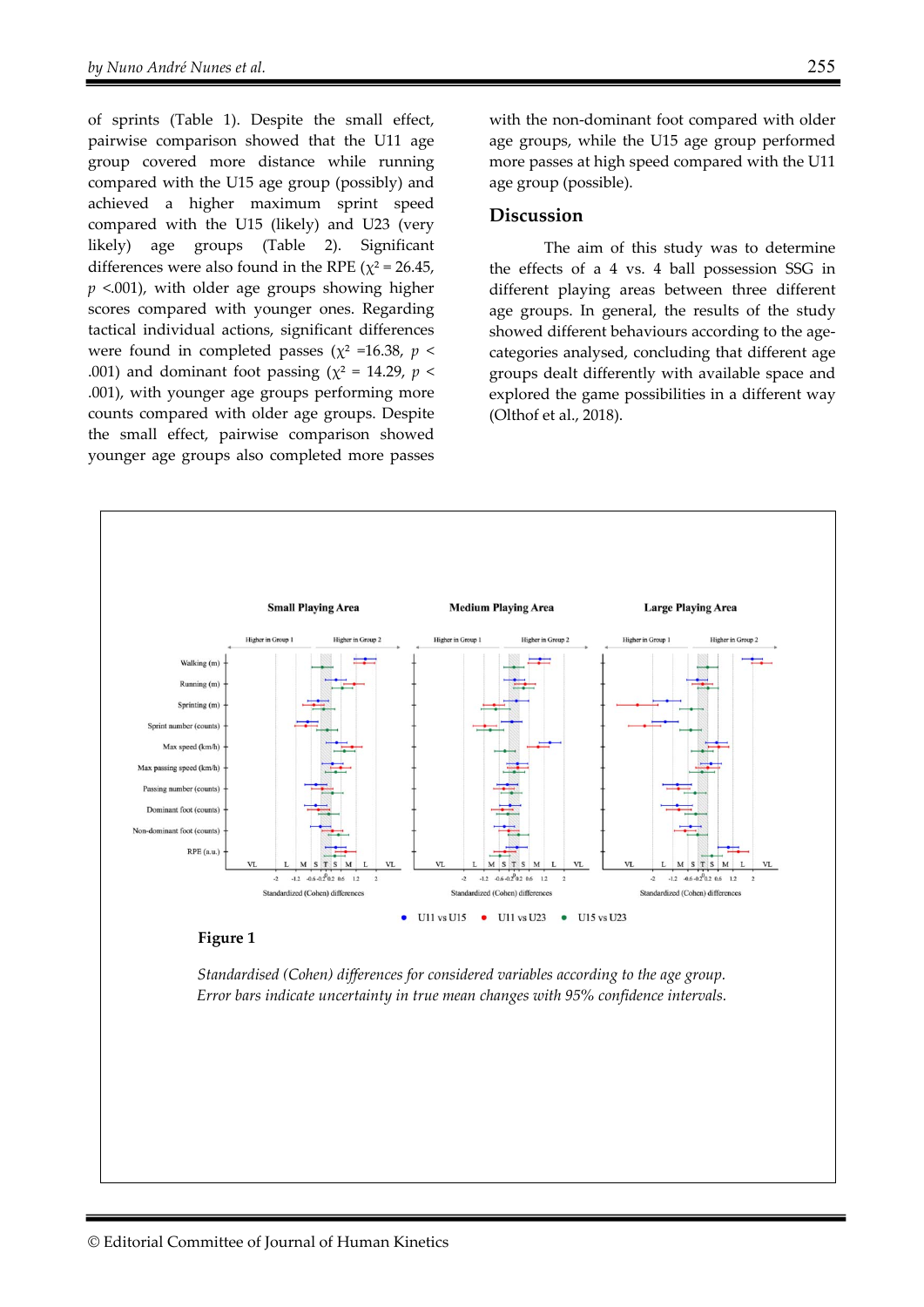

**Figure 2** 

*SSG task constraint recommendation considering age and playing area effects.* 

**Table 1** 

*Descriptive analysis, results of the test of normality (Shapiro-Wilk) and one-way ANOVA and/or Kruskal-Wallis repeated measured analysis of variance for each playing area considering the age effect.* 

| Variables        | Small playing area  |                 |          |      |                           |                                    | Medium playing area |          |                  |                 |                 | Large playing area |                |                |                  |  |
|------------------|---------------------|-----------------|----------|------|---------------------------|------------------------------------|---------------------|----------|------------------|-----------------|-----------------|--------------------|----------------|----------------|------------------|--|
|                  | M                   | W               | $\chi^2$ | F    | $\boldsymbol{v}$          | M                                  | W                   | $\chi^2$ | F                | $\mathcal{D}$   | M               | W                  | $\chi^2$       | F              | $\boldsymbol{p}$ |  |
|                  |                     |                 |          |      |                           | <b>External Workload</b>           |                     |          |                  |                 |                 |                    |                |                |                  |  |
| Walking (m)      | 178.5±35.28         | 0.983           | 32.5     | 27.3 | $\epsilon$ .0             | $181.5 \pm 38$                     | 0.96                | 20.3     | 11.6             | $\leq .0$       | $166.5 + 40.$   | 0.98               | 48.5           | 53.2           | $-.001$          |  |
|                  |                     |                 | 4        | 44   | 01                        | .68                                | 7                   | 6        | 98               | 01              | 21              | 7                  | $\overline{4}$ | 91             |                  |  |
| Running (m)      | 142±57.73           | 0.973           | 17.0     | 10.2 | $130 \pm 67.3$<br>$\lt.0$ | 0.94                               | 3.03                | 1.78     | 165±57.7<br>0.22 | 0.97            | 1.85            | 0.46               | 0.631          |                |                  |  |
|                  |                     |                 | 7        | 83   | 01                        | $\overline{2}$                     | 7                   |          | 8                | 3               | 7               |                    | 5              |                |                  |  |
| Sprinting (m)    | $2 + 5.78$          | 0.79            | 5.71     | 1.87 | 0.05                      | $6 + 10.77$                        | 0.68                | 12.6     | 6.15             | 0.00<br>7±19.68 | 0.88            | 27.6               | 15.0           | $-.001$        |                  |  |
|                  |                     |                 |          | 9    | 7                         |                                    |                     | 3        | 5                | $\overline{2}$  |                 | 9                  | $\mathbf{1}$   | 17             |                  |  |
| Number of        | 0 <sub>±</sub> 0.78 | 0.862           | 11.6     | 5.25 | 0.00                      | $1 + 1.20$                         | 0.81                | 15.7     | 11.1             | $\lt.0$         | $1 + 1.94$      | 0.92               | 30.6           | 18.9           | $-.001$          |  |
| sprints (counts) |                     |                 | 6        | 2    | 3                         |                                    | 6                   | 9        | 42               | 01              |                 | 5                  | 5              | 42             |                  |  |
| Max speed        |                     | 0.936           | 19.5     | 9.25 | $\lt.0$                   | $15.4 \pm 2.7$                     | 0.97                | 20.9     | 17.4             | $\langle .0$    | $16.35 \pm 2.3$ | 0.98               | 5.58           | 3.90           | 0.025            |  |
| (km/h)           | 14.65±2.79          |                 |          | 1    | 01                        | 1                                  | 3                   | 6        | 68               | 01              | 7               | 2                  |                | 6              |                  |  |
|                  |                     |                 |          |      |                           | Internal Load of Perceptions       |                     |          |                  |                 |                 |                    |                |                |                  |  |
|                  | 4±1.06              | 0.975           | 9.34     | 4.95 |                           |                                    | 0.96                |          | 2.83             | 0.03            |                 | 0.95               | 26.4           | 17.0           |                  |  |
| $RPE$ (a.u.)     |                     |                 |          | 1    | $4 + 1.42$<br>0.01        |                                    | 6.75<br>4           |          | 4                | $4 + 1.12$      | 8               | 5                  | 99             | $-.001$        |                  |  |
|                  |                     |                 |          |      |                           | <b>Tactical Individual Actions</b> |                     |          |                  |                 |                 |                    |                |                |                  |  |
| Max passing      |                     |                 | 5.77     | 2.91 | 0.05                      | $33.25 \pm 8.$                     | 0.91                |          | 0.22             | 0.53            | $36.1 \pm 11.1$ | 0.93               |                | 0.85           |                  |  |
| speed (km/h)     | 34.55±7.78          | 0.965           |          | 4    | 6                         | 87                                 | 1.24<br>5           | 6        | 8                | 5               | 6               | 3.21               | $\overline{4}$ | 0.201          |                  |  |
| Number of        |                     | 7±3.95<br>0.956 |          | 1.32 | 0.45                      | 0.94                               |                     | 1.40     | 0.24             |                 | 0.83            | 16.3               | 6.21           |                |                  |  |
| passes (counts)  |                     |                 | 1.59     | 7    | $\overline{2}$            | 7±4.57                             | 5                   | 2.84     | 6                | $\overline{2}$  | 7±5.56          | 6                  | 8              | 5              | $<.001$          |  |
| Dominant foot    |                     |                 |          | 1.15 | 0.59                      |                                    | 0.94                |          | 1.77             | 0.35            | 6±4.65          | 0.79               | 14.2           | 5.28           | $-.001$          |  |
| (counts)         | 6±3.11              | 0.937           | 1.02     | 5    | 9                         | 6±3.38                             | $\overline{2}$      | 2.09     | 7                | $\mathbf{1}$    |                 | 3                  | $\mathbf Q$    | 9              |                  |  |
| Non-dominant     | $2 + 1.53$          | 0.927           | 5.02     | 2.11 | 0.08                      | $2 + 1.91$                         | 0.92                | 3.09     | 1.27             | 0.21            | $2+1.59$        | 0.94               |                | 3.97           | 0.025            |  |
| foot (counts)    |                     |                 |          | 6    | 1                         |                                    | $\overline{2}$      |          | 6                | 4               |                 | $\overline{2}$     | 7.41           | $\overline{4}$ |                  |  |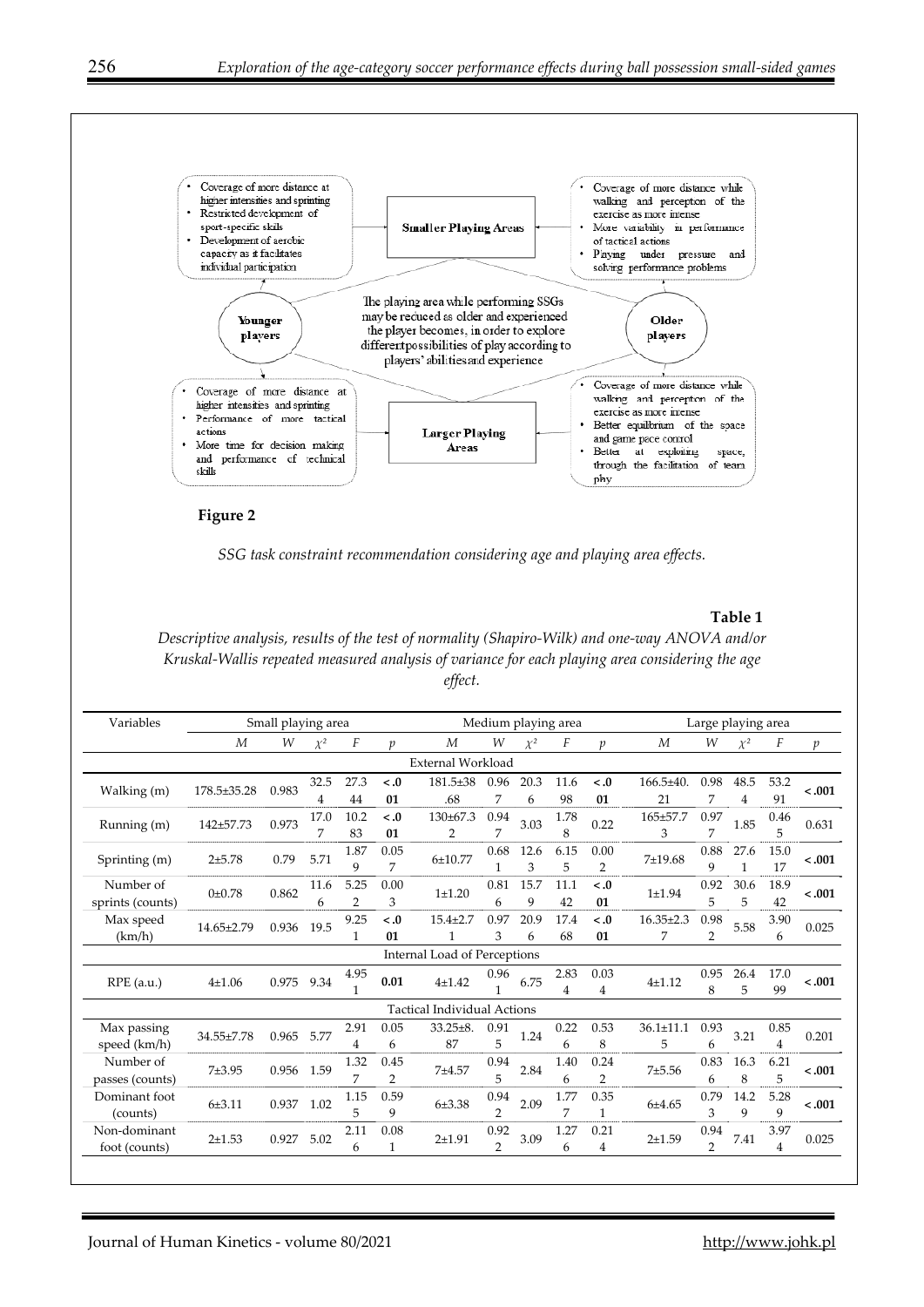*Inferences for each age group on players' performance measures.* 

|                              |                     |                             |                           |                                    |                             | Group comparison outcomes as: Mean changes with ±95% confidence limits |                             |                  |                 |  |
|------------------------------|---------------------|-----------------------------|---------------------------|------------------------------------|-----------------------------|------------------------------------------------------------------------|-----------------------------|------------------|-----------------|--|
| Variables                    |                     |                             |                           |                                    | Practical inferences        |                                                                        |                             |                  |                 |  |
|                              |                     | $\mathsf S$                 |                           |                                    | M                           |                                                                        | L                           |                  |                 |  |
|                              | $U11$ vs            | $U11$ vs                    | $U15$ vs                  | U11 vs                             | U11 vs                      | $U15$ vs                                                               | U11 vs                      | U11 vs U23       | $U15$ vs        |  |
|                              | U15                 | U23                         | U23                       | U15                                | U <sub>23</sub>             | U23                                                                    | U15                         |                  | U23             |  |
|                              |                     |                             |                           | External Workload                  |                             |                                                                        |                             |                  |                 |  |
| Walking (m)                  | 44.8;<br>±12.4      | $40; \pm 10.8$              | $-4.8; \pm 13.3$          | 33.7;<br>±13.7                     | 33.4;<br>±14.6              | $-0.2; \pm 16.3$                                                       | 58.5;<br>±12.2              | $63.7; \pm 11.1$ | $5.2; \pm 11.9$ |  |
|                              | 0/0/100             | 0/0/100                     | 42/50/8                   | 0/0/100                            | 0/0/100                     | 21/58/20                                                               | 0/0/100                     | 0/0/100          | 6/47/47         |  |
|                              | most                | most                        | unclear                   | most                               | most                        | unclear                                                                | most                        | most likely      |                 |  |
|                              | likely $\uparrow$   | likely $\uparrow$           |                           | likely ↑                           | likely 1                    |                                                                        | likely $\uparrow$           | ↑                | unclear         |  |
|                              | 20.8;<br>±21.7      | $58; \pm 21.3$              | 37.3;<br>±23.4            | $1.1; \pm 26.7$                    | 28.8;<br>±27.4              | 27.8;<br>±29.4                                                         | $-13.5;$<br>±24.8           | $-1.1; \pm 22.3$ | 12.4;<br>±25.5  |  |
| Running (m)                  | 1/21/78             | 0/0/100                     | 0/3/96                    | 19/58/23                           | 1/17/83                     | 1/22/77                                                                | 54/41/5                     | 23/58/19         | 5/44/50         |  |
|                              | likely $\uparrow$   | most<br>likely $\uparrow$   | very<br>likely $\uparrow$ | unclear                            | likely $\uparrow$           | likely $\uparrow$                                                      | possibly                    | unclear          | unclear         |  |
|                              | $-2; +2.7$          | $-2.5; \pm 2.2$             | $-0.5; \pm 2.4$           | $0.9; \pm 5.2$                     | $-5.3; \pm 2.8$             | $-6.2; \pm 5$                                                          | $-21.7; \pm 8.3$            | $-25.2; \pm 7.9$ | $-3.5; \pm 3.5$ |  |
|                              | 67/31/2             | 87/12/0                     | 34/52/13                  | 17/48/35                           | 99/1/0                      | 93/6/1                                                                 | 100/0/0                     | 100/0/0          | 83/16/1         |  |
| Sprinting (m)                | possibly            | likely $\downarrow$         | unclear                   | unclear                            | very<br>likely↓             | likely ↓                                                               | most<br>likely $\downarrow$ | most likely      | likely ↓        |  |
|                              | $-0.6; \pm 0.3$     | $-0.6; \pm 0.3$             | $0; \pm 0.3$              | $-0.1; \pm 0.6$                    | $-1; \pm 0.4$               | $-0.8; \pm 0.5$                                                        | $-2.3; \pm 0.8$             | $-2.7; \pm 0.7$  | $-0.4; \pm 0.4$ |  |
| Number of                    | 98/2/0              | 99/1/0                      | 16/57/27                  | 34/54/12                           | 100/0/0                     | 99/1/0                                                                 | 100/0/0                     | 100/0/0          | 87/12/0         |  |
| sprints (counts)             | very<br>likely ↓    | very<br>likely $\downarrow$ | unclear                   | unclear                            | most<br>likely $\downarrow$ | very<br>likely $\downarrow$                                            | most<br>likely $\downarrow$ | most likely      | likely ↓        |  |
|                              | $1.1; \pm 1$        | $2.9; \pm 1.1$              | $1.8; \pm 1$              | $3.1; \pm 0.9$                     | $2.1; \pm 1$                | $-1; \pm 1.1$                                                          | $1.3; \pm 1$                | $1.3; \pm 0.8$   | $-0.1; \pm 1$   |  |
| Max speed                    | 1/18/81             | 0/0/100                     | 0/2/98                    | 0/0/100                            | 0/0/100                     | 75/23/1                                                                | 0/9/90                      | 0/4/96           | 25/55/20        |  |
| (km/h)                       | likely ↑            | most<br>likely $\uparrow$   | very<br>likely $\uparrow$ | most<br>likely ↑                   | most<br>likely ↑            | likely $\downarrow$                                                    | likely ↑                    | very likely<br>↑ | unclear         |  |
|                              |                     |                             |                           | Internal Load of Perceptions       |                             |                                                                        |                             |                  |                 |  |
| $RPE$ (a.u.)                 | $0.4; \pm 0.5$      | $0.8; \pm 0.4$              | $0.3; \pm 0.4$            | $0.2; \pm 0.6$                     | $-0.5; \pm 0.6$             | $-0.7; \pm 0.5$                                                        | 1; ±0.4                     | $1.4; \pm 0.4$   | $0.3; \pm 0.4$  |  |
|                              | 1/21/78             | 0/1/99                      | 2/26/72                   | 12/52/36                           | 74/24/2                     | 93/7/0                                                                 | 0/0/100                     | 0/0/100          | 1/25/74         |  |
|                              | likely ↑            | very<br>likely $\uparrow$   | possibly<br>↑             | unclear                            | possibly                    | likely ↓                                                               | most<br>likely $\uparrow$   | most likely<br>î | possibly<br>↑   |  |
|                              |                     |                             |                           | <b>Tactical Individual Actions</b> |                             |                                                                        |                             |                  |                 |  |
|                              | $2; \pm 3.1$        | $4.8; \pm 3.4$              | $2.9; \pm 3$              | $1.2; \pm 4$                       | $1.2; \pm 3.3$              | $0; \pm 3.9$                                                           | $2.6; \pm 3.3$              | $2.1; \pm 5.3$   | $-0.4; \pm 5.2$ |  |
| Max passing<br>speed (km/h)  | 3/37/60             | 0/6/94                      | 1/21/78                   | 10/51/39                           | 8/50/42                     | 22/56/22                                                               | 2/30/68                     | 9/43/49          | 30/49/21        |  |
|                              | possibly            | likely $\uparrow$           | likely $\uparrow$         | unclear                            | unclear                     | unclear                                                                | possibly                    | unclear          | unclear         |  |
|                              | $-1.6; \pm 1.7$     | $-0.7; \pm 1.8$             | $0.9; \pm 1.4$            | $-1.3; \pm 2$                      | $-1.8; \pm 1.8$             | $-0.5; \pm 1.9$                                                        | $-4.2; \pm 2.3$             | $-5.3; \pm 2.5$  | $-1.1; \pm 1.5$ |  |
| Number of<br>passes (counts) | 78/21/1             | 43/49/8                     | 3/36/60                   | 61/36/3                            | 80/19/1                     | 35/54/11                                                               | 99/1/0                      | 100/0/0          | 67/30/3         |  |
|                              | likely $\downarrow$ | unclear                     | possibly                  | possibly                           | likely $\downarrow$         | unclear                                                                | very<br>likely $\downarrow$ | most likely      | possibly        |  |
|                              | $-1.3; \pm 1.4$     | $-1; \pm 1.4$               | $0.3; \pm 1.1$            | $-0.6; \pm 1.6$                    | $-1.4; \pm 1.2$             | $-0.8; \pm 1.4$                                                        | $-3.4; \pm 2$               | $-4.2; \pm 2.1$  | $-0.8; \pm 1.1$ |  |
| Dominant foot<br>(counts)    | 78/21/1             | 64/33/3                     | 11/54/35                  | 43/49/8                            | 85/14/1                     | 57/38/5                                                                | 99/1/0                      | 99/1/0           | 64/33/3         |  |
|                              | likely $\downarrow$ | possibly                    | unclear                   | unclear                            | likely $\downarrow$         | possibly                                                               | very<br>likely $\downarrow$ | very likely      | possibly        |  |
|                              | $-0.3; \pm 0.6$     | $0.4; \pm 0.6$              | $0.8; \pm 0.6$            | $-0.8; \pm 0.8$                    | $-0.4; \pm 0.8$             | $0.3; \pm 0.8$                                                         | $-0.8; \pm 0.7$             | $-1.1; \pm 0.7$  | $-0.3; \pm 0.6$ |  |
| Non-dominant                 | 53/43/5             | 3/37/59                     | 0/11/89                   | 78/21/1                            | 51/44/5                     | 6/47/46                                                                | 88/12/0                     | 98/2/0           | 54/42/4         |  |
| foot (counts)                | possibly            | possibly<br>$\uparrow$      | likely $\uparrow$         | likely $\downarrow$                | unclear                     | unclear                                                                | likely $\downarrow$         | very likely<br>↓ | possibly<br>T   |  |

*Abbreviations: U11 = under 11 age group; U15 = under 15 age group; U23 = under 23 age group; S = small playing area; M = medium playing area; L = large playing area; ↑ = increase; ↓ = decrease.*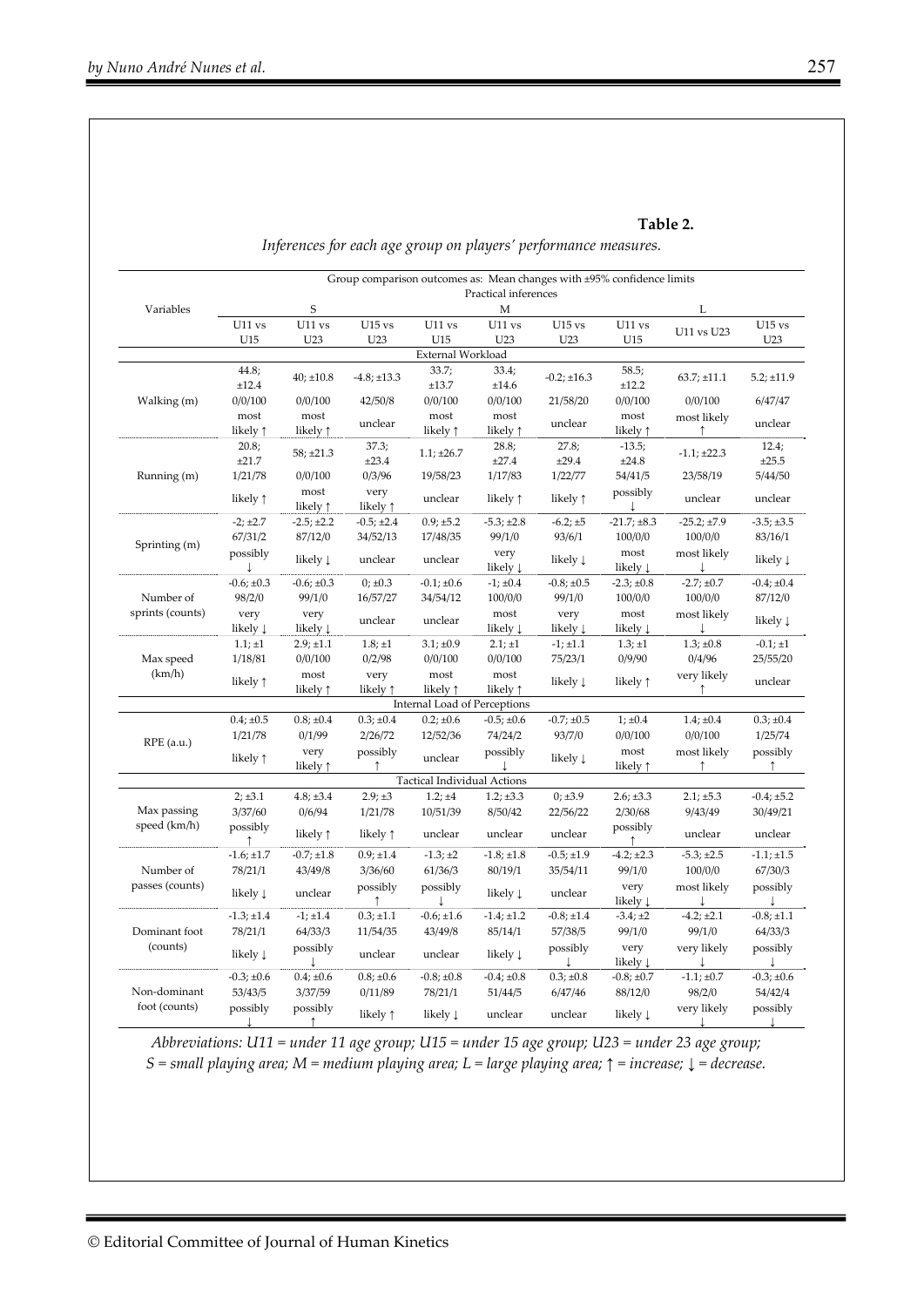For the external workload, younger players covered more distance while running and sprinting, and performed a higher number of sprints, compared to older age groups, in all playing areas. The anaerobic system of youth players is still not fully developed, therefore, U11 players tend to use aerobic metabolism even at high intensity activities, also being able to recover quickly (Groslambert & Mahon, 2006). A study by Lupo et al. (2019) highlighted the effects of running technique on prepubescent soccer players' ability to maintain ball possession. Thus, U11 players with different sports training approaches within the study can have improved sprint capabilities, and consequently, cover higher distances at this speed threshold. An interesting finding is that U23 players walked more in every playing area, in comparison to U15 and U11 players, highlighting a general lower game pace. The older and more experienced players demonstrated higher perceptual and cognitive motor abilities in task performance, therefore, decreasing the need to cover distances at high intensity. These findings are in line with the work of Mendez-Villanueva et al. (2013), which discovered that older players (U16, U17 and U18) tended to perform fewer sprints, but covered the same total distance as their younger counterparts (U13, U14 and U15) and also Clemente et al. (2014) revealed that younger players tended to travel longer distances at high intensities than older players.

In the analysis of the spatial-temporal relationships between soccer teams, Olthof et al. (2018) showed that with an increase in age, distance between players of the same team and in relation to opponents tended to increase, increasing the space of play and the spatial equilibrium on the pitch. Thus, U23 players probably showed much more equilibrium in the occupation of space when in attack or in defence. That is, older players, compared to younger ones, tend to disperse in the playing area during offensive phase, forming a tight formation and reducing the area of play when they need to defend, achieving better control of the game pace (Barnabe et al., 2016). As a result, more experienced players may use an individual pacing strategy, demonstrating their ability to adapt to match situations and perform cohesively as a team, consequently affecting their external load.

Considering the areas of play, the results demonstrated that in similar areas of play, younger players tended to exhibit a higher number of sprints and performed at higher intensity with greater sprint distance covered (Mendez-Villanueva et al., 2013; Menuchi et al., 2018). SSGs have demonstrated their efficacy as a training stimulus for soccer players; when systematically used in a training programme, SSGs are a training modality which develops aerobic capacity of youth players (Casamichana & Castellano, 2015). Particularly, the use of larger playing areas can be useful for practicing the specific movement requirements of competitive situations (Hill-Haas et al., 2009) and should be carefully considered in youth players to improve game comprehension and specific motor skills (Almeida et al., 2013).

In terms of internal loads, it was observed that older players generally perceived the SSG more intense when compared to younger players (U23>U15>U11). Interestingly, and in opposition to S and L playing areas, it was noticed that in the M playing area, both U11 and U15 felt the SSG more intense when compared with the U23 agecategory. Indeed, Nunes et al. (2020) reported higher scores of the RPE for U23 players on small playing areas and for U11 players on larger playing areas, with no differences stated for U15 players between areas of play. According to Malina et al. (2007), children feel less effort than adults in training and competitive activities. Thus, the analysis of internal and external loads of soccer practice should be considered in relation to players' age (Mendez-Villanueva et al., 2013). A limitation of this research is that the better athletically developed players might produce more explosive movements and thus influence the data collection process considering external load variables when compared with internal load variables and tactical individual actions (Malina et al., 2007). Therefore, further research is required to understand the relationship between the external and internal load variables of soccer players of different ages in SSGs.

For tactical actions, we noticed that U11 players performed more passes as the space of play increased. It appears that the use of larger playing areas in younger players allows the development of tactical skills more effectively, due to the increase in the time available for action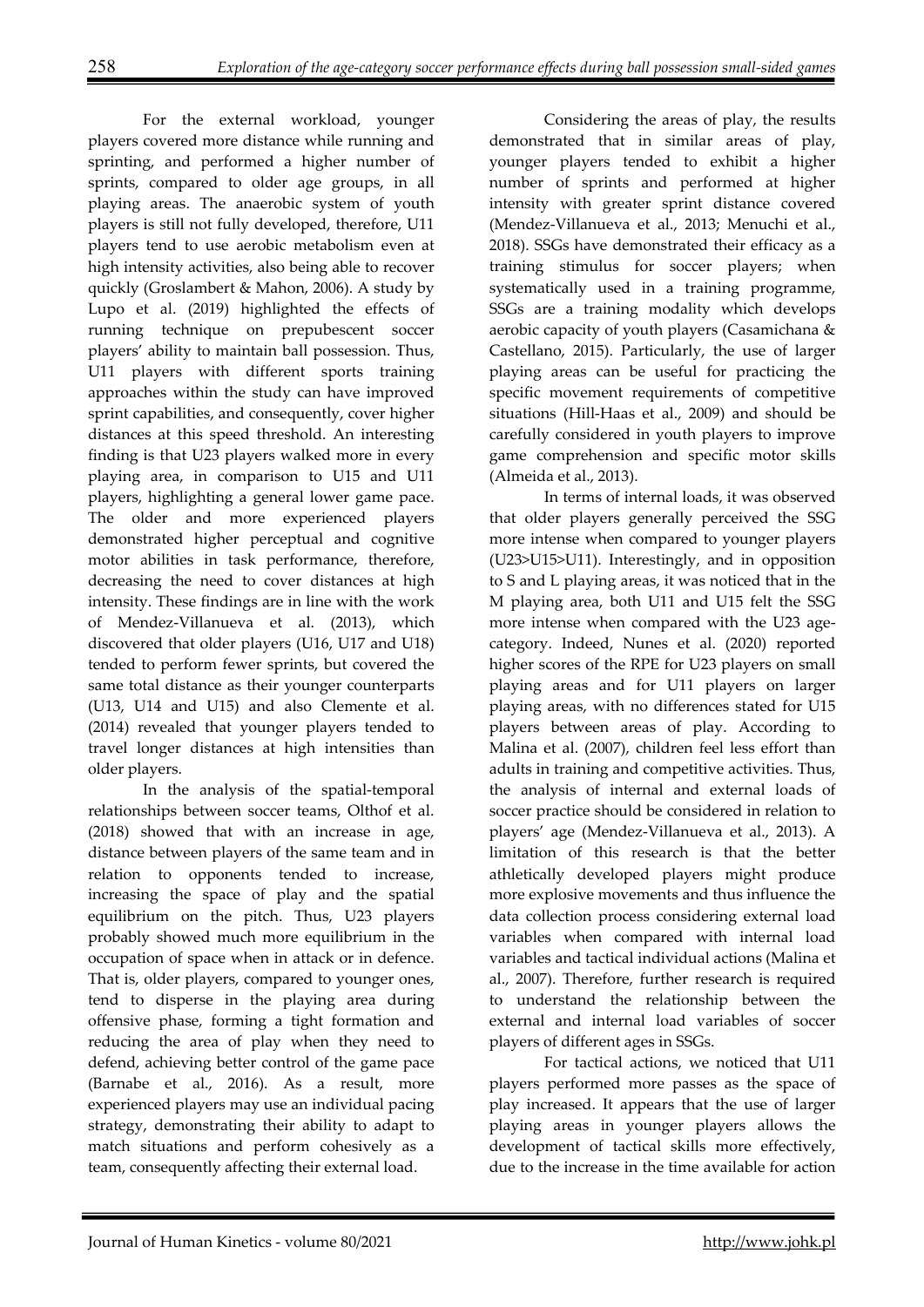and decision making (Vilar et al., 2014a). Also, more experienced players seem to be better at exploiting space, through the facilitation of team play, identifying a greater number of possibilities for certain actions, and solving tactical tasks more effectively and efficiently (Menuchi et al., 2018). Thus, varying the playing area according to players' age and capabilities allows to explore possibilities of play according to individual needs and reinforce the situations which players will face over the competition (Casamichana & Castellano, 2015).

Although this study demonstrates important insights into the training process in different age categories, some limitations should be acknowledged. It was stated that different age categories had different demands for movement, with younger age groups covering more distance at higher intensities and older age groups covering more distance at walking speed. However, the speed thresholds can be a limitation to interpret these results, as per maturation and biological differences (Groslambert and Mahon, 2006). Thus, a running threshold for U11 may be in fact sprinting. Further research could be conducted to understand the variations on the speed threshold for different age-categories, to inform future studies. As another limitation, different team sports outcomes and aspects of play depend on several factors, and consequently the observed performance variables were not controlled for the goals scored during the SSGs, hence avoiding minimising the margin of victory effect on performance (Lupo and Tessitore, 2016). Future research would benefit from comparing SSGs in ball possession with the condition of small and regular goals.

Summarizing, coaches should be aware that different age-categories will have different training effects when performing SSGs. For example, the use of the M playing area promoted lower differences in tactical actions considering all age categories. On the contrary, a great number of differences in tactical actions were reported in S

and L playing areas, highlighting the idea that the manipulation of playing areas has an important role in the SSGs. Coaches need to be aware of the fact that youth players do not have the same tactical skills as adults or elite players, thus youth players need to develop physical, technical and tactical performance according to their individual needs (Dellal et al., 2011). Players at an early stage of learning the game may benefit from larger playing areas to promote development of tactical skills. These youth players will constantly perform SSGs at a higher intensity; although, they do not perceive the exercise the same way as older players. Older players may then benefit from smaller playing areas, allowing to mature tactical skills under pressure and developing decision making skills (Figure 2).

#### **Conclusions**

The age of soccer players and the size of the playing area will impact decision making and adaptations emerging from the specific performance contexts, influencing the outcomes of SSGs. Coaches should be aware that, for every playing area analysed, U23 players tend to cover more distance while walking and perceive the exercise more intense; on the other side, U11 players tend to cover more distance while running at higher intensities and do not perceive the exercise the same way. Smaller playing areas can be used to benefit older and experienced players in maintaining ball possession, due to the individual's ability to explore various possibilities of tactical actions among teammates. Larger playing areas can then produce more opportunities for tactical actions for younger players, without the effect of pressure constraint, and consequently with increased decision-making time. Coaches and individuals involved in training and development of soccer players should understand that different age-categories will deal differently with distinctive playing areas while performing SSGs and should be also aware of the key variables highlighted in this study before planning training drills.

## **Acknowledgements**

This research was partially supported by the Portuguese Foundation for Science and Technology, I.P., grant number UID04045/2020, Portugal.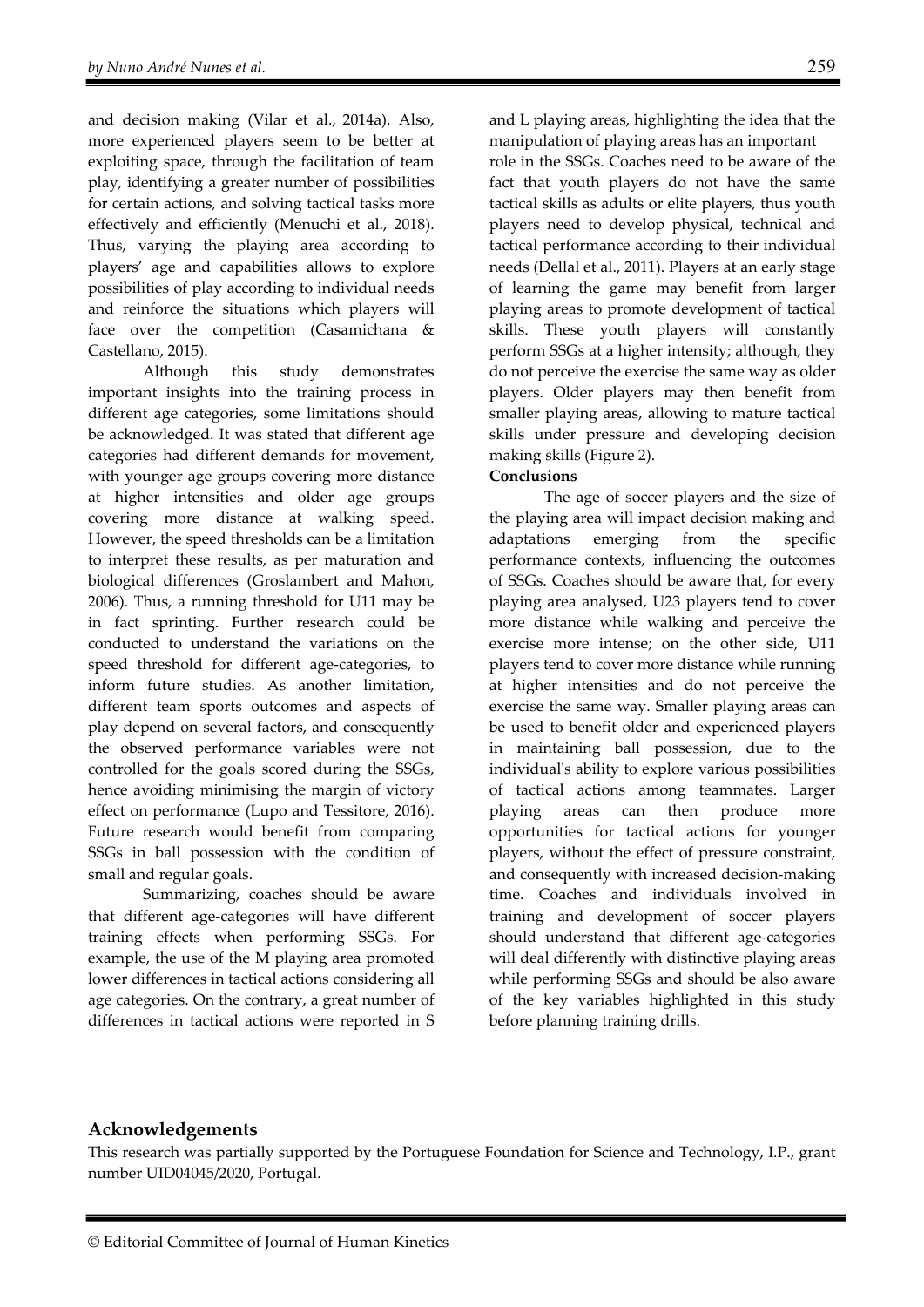#### **References**

- Almeida, C. H., Ferreira, A. P., & Volossovitch, A. (2013). Offensive sequences in youth soccer: effects of experience and small-sided games. *Journal of Human Kinetics*, *36*, 97-106. https://doi.org/10.2478/hukin-2013-0010
- Aroganam, G., Manivannan, N., & Harrison, D. (2019). Review on Wearable Technology Sensors Used in Consumer Sport Applications. *Sensors*, *19*. https://doi.org/10.3390/s19091983
- Barnabe, L., Volossovitch, A., Duarte, R., Ferreira, A. P., & Davids, K. (2016). Age-related effects of practice experience on collective behaviours of football players in small-sided games. *Human Movement Science*, *48*, 74-81. https://doi.org/10.1016/j.humov.2016.04.007
- Casamichana, D., & Castellano, J. (2015). The Relationship Between Intensity Indicators in Small-Sided Soccer Games. *Journal of Human Kinetics*, *45*, 119-128. https://doi.org/10.1515/hukin-2015-0040
- Clemente, F. M., Martins, F. M. L., & Mendes, R. S. (2014). Developing Aerobic and Anaerobic Fitness Using Small-Sided Soccer Games: Methodological Proposals. *Strength and Conditioning Journal*, *36*(3), 76-87.
- Clemente, F. M., Sarmento, H., Rabbani, A., Van Der Linden, C. M. I., Kargarfard, M., & Costa, I. T. (2019). Variations of external load variables between medium- and large-sided soccer games in professional players. *Research in Sports Medicine*, *27*(1), 50-59. https://doi.org/10.1080/15438627.2018.1511560
- Coutts, A. J., Rampinini, E., Marcora, S. M., Castagna, C., & Impellizzeri, F. M. (2009). Heart rate and blood lactate correlates of perceived exertion during small-sided soccer games. *Journal of Science and Medicine in Sport*, *12*(1), 79-84. https://doi.org/10.1016/j.jsams.2007.08.005
- Davids, K., Araújo, D., Correia, V., & Villar, L. (2013). How Small-Sided and Conditioned Games Enhance Acquisition of Movement and Decision-Making Skills. *Exercise and Sport Sciences Review*, *41*(3). https://doi.org/0091-6331/4103/00-00
- Dellal, A., Jannault, R., Lopez-Segovia, M., & Pialoux, V. (2011). Influence of the Numbers of Players in the Heart Rate Responses of Youth Soccer Players Within 2 vs. 2, 3 vs. 3 and 4 vs. 4 Small-sided Games. *Journal of Human Kinetics*, *28*, 107-114. https://doi.org/10.2478/v10078-011-0027-8
- Groslambert, A., & Mahon, A. D. (2006). Perceived exertion : influence of age and cognitive development. *Sports Medicine*, *36*(11), 911-928. https://doi.org/10.2165/00007256-200636110-00001
- Halouani, J., Chtourou, H., Gabbett, T., Chaouachi, A., & Chamari, K. (2014). Small-Sided Games in Team Sports Training: A Brief Review. *Journal of Strength and Conditioning Research*, *28*(12), 3594-3618.
- Hill-Haas, S., Dawson, B., Coutts, A., & Rowsell, G. (2009). Physiological responses and time–motion characteristics of various small-sided soccer games in youth players. *Journal of Sports Sciences*, *27*(1), 1-8. https://doi.org/10.1080/02640410802206857
- Hopkins, W. G. (2007). *SPORTSCIENCE: A Spreadsheet to Compare Means of Two Groups*. http://www.sportsci.org/2007/inbrief.htm#xcl2
- Hopkins, W. G. (2017). Spreadsheets for Analysis of Controlled Trials, Crossovers and Time Series. *Sportscience*, *2017*(21), 1-4. sportsci.org/2017/wghxls.htm
- Hopkins, W. G., Marshall, S. W., Batterham, A. M., & Hanin, J. (2009). Progressive Statistics for Studies in Sports Medicine and Exercise Science. *Medicine and Science in Sports and Exercise*, *41*(1), 3-12. https://doi.org/Doi 10.1249/Mss.0b013e31818cb278
- Lupo, C., & Tessitore, A. (2016). How Important is the Final Outcome to Interpret Match Analysis Data: The Influence of Scoring a Goal, and Difference Between Close and Balance Games in Elite Soccer: Comment on Lago-Penas and Gomez-Lopez (2014). *Percept Mot Skills*, *122*(1), 280-285. https://doi.org/10.1177/0031512515626629
- Lupo, C., Ungureanu, A. N., Varalda, M., & Brustio, P. R. (2019). Running technique is more effective than soccer-specific training for improving the sprint and agility performances with ball possession of prepubescent soccer players. *Biology of Sport*, *36*(3), 249-255.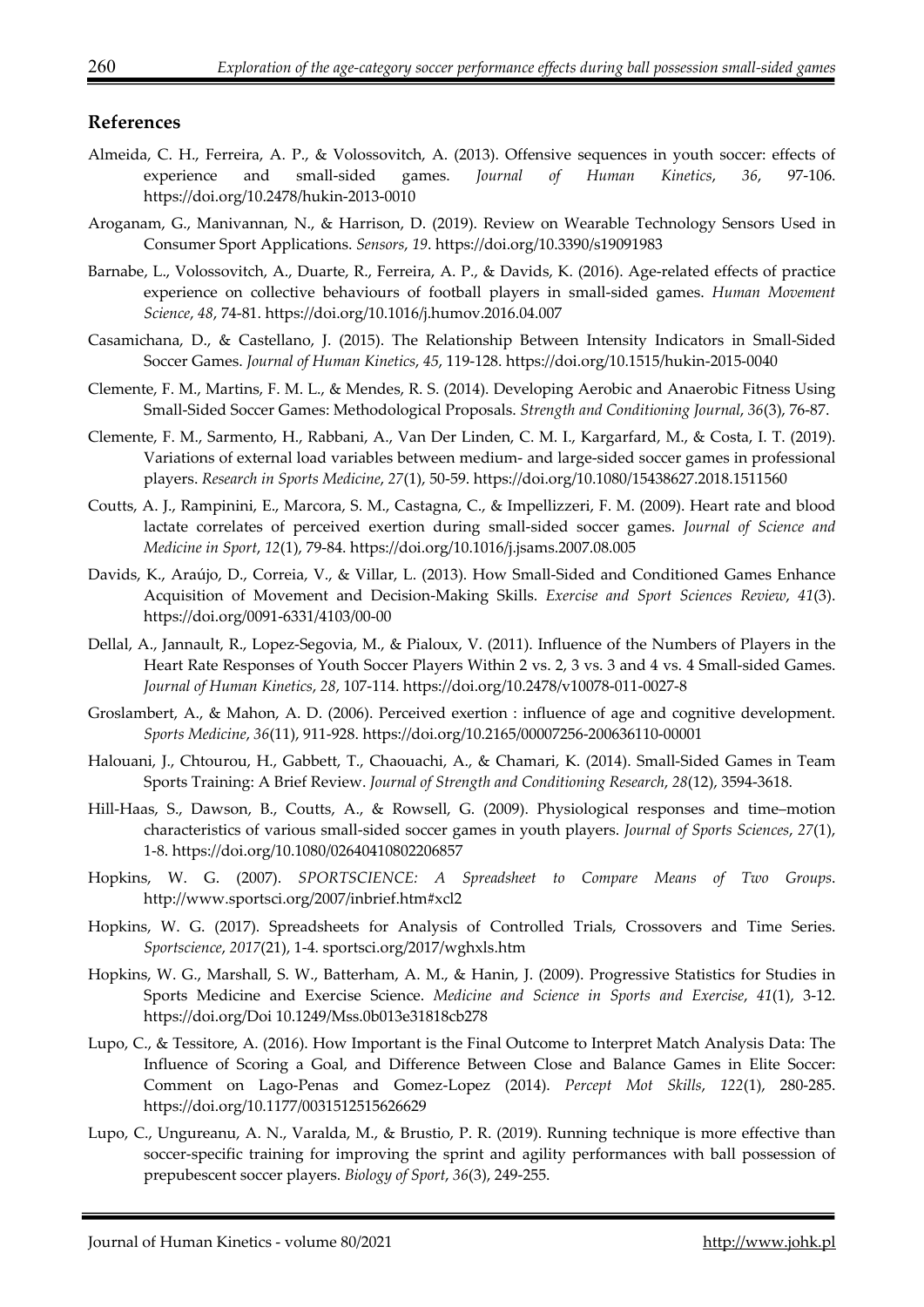https://doi.org/10.5114/biolsport.2019.87046

- Malina, R. M., Ribeiro, B., Aroso, J., & Cumming, S. P. (2007). Characteristics of youth soccer players aged 13- 15 years classified by skill level. *British Journal of Sports Medicine*, *41*(5), 290-295; discussion 295. https://doi.org/10.1136/bjsm.2006.031294
- Martín-García, A., Castellano, J., Mendez-Villanueva, A., Gómez-Díaz, A., Cos, F., & Casamichana, D. (2020). Physical Demands of Ball Possession Games in Relation to the Most Demanding Passages of a Competitive Match. *Journal of Sports Science and Medicine*, *19*, 1-9.
- Mendez-Villanueva, A., Buchheit, M., Simpson, B., & Bourdon, P. C. (2013). Match play intensity distribution in youth soccer. *International Journal of Sports Medicine*, *34*(2), 101-110. https://doi.org/10.1055/s-0032- 1306323
- Menuchi, M. R. T. P., Moro, A. R. P., Ambrósio, P. E., Pariente, C. A. B., & Araújo, D. (2018). Effects of Spatiotemporal Constraints and Age on the Interactions of Soccer Players when Competing for Ball Possession. *Journal of Sports Science and Medicine*, *17*, 379-391. https://www.ncbi.nlm.nih.gov/pmc/articles/PMC6090386/pdf/jssm-17-379.pdf
- Nunes, N. A., Goncalves, B., Davids, K., Esteves, P., & Travassos, B. (2020). How manipulation of playing area dimensions in ball possession games constrains physical effort and technical actions in under-11, under-15 and under-23 soccer players. *Research in Sports Medicine*, 1-15. https://doi.org/10.1080/15438627.2020.1770760
- Olthof, S. B. H., Frencken, W. G. P., & Lemmink, K. A. P. M. (2018). A Match Derived Relative Pitch Area Facilitates the Tactical Representativeness of Small-Sided Games for the Official Soccer Match. *Journal of Strength and Conditioning Research*.
- Owen, A. L., Newton, M., Shovlin, A., & Malone, S. (2020). The Use of Small-Sided Games as an Aerobic Fitness Assessment Supplement Within Elite Level Professional Soccer. *Journal of Human Kinetics*, *71*, 243-253. https://doi.org/10.2478/hukin-2019-0086
- Owen, A. L., Twist, C., & Ford, P. (2004). Small-Sided Games: The Physiological and Technical Effect of Altering Pitch Size and Player Numbers. *Insight*, *7*(2), 50-53.
- Owen, A. L., Wong, D. P., Paul, D., & Dellal, A. (2014). Physical and technical comparisons between varioussided games within professional soccer. *International Journal of Sports Medicine*, *35*(4), 286-292. https://doi.org/10.1055/s-0033-1351333
- Sangnier, S., Cotte, T., Brachet, O., Coquart, J., & Tourny, C. (2019). Planning Training Workload in Football Using Small-Sided Games' Density. *Journal of Strength and Conditioning Research*, *33*(10), 2801-2811. https://doi.org/10.1519/JSC.0000000000002598
- Sarmento, H., Clemente, F. M., Harper, L. D., Costa, I. T. d., Owen, A., & Figueiredo, A. J. (2018). Small sided games in soccer – a systematic review. *International Journal of Performance Analysis in Sport*, *18*(5), 693- 749. https://doi.org/10.1080/24748668.2018.1517288
- Sasaki, T., Okura, K., Shibata, K., Seto, S., Furukawa, M., & Fujii, A. (2019). *Examination of absolute reliability of mileage measurement using ZEPP Play Soccer ®* 53rd Annual Meeting of the Japanese Physical Therapy Association, Japan. https://www.jstage.jst.go.jp/article/cjpt/46S1/0/46S1\_F-130/\_pdf
- Sgrò, F., Bracco, S., Pignato, S., & Lipoma, M. (2018). Small-Sided Games and Technical Skills in Soccer Training: Systematic Review and Implications for Sport and Physical Education Practitioners. *Journal of Sports Science*, *6*(1). https://doi.org/10.17265/2332-7839/2018.01.002
- Silva, P., Travassos, B., Vilar, L., Aguiar, P., Davids, K., Araujo, D., & Garganta, J. (2014). Numerical relations and skill level constrain co-adaptive behaviors of agents in sports teams. *PLoS One*, *9*(9), e107112. https://doi.org/10.1371/journal.pone.0107112
- Travassos, B., Duarte, R., Vilar, L., Davids, K., & Araújo, D. (2012). Practice task design in team sports: representativeness enhanced by increasing opportunities for action. *Journal of Sports Sciences*, *30*(13), 1447-1454. https://doi.org/10.1080/02640414.2012.712716